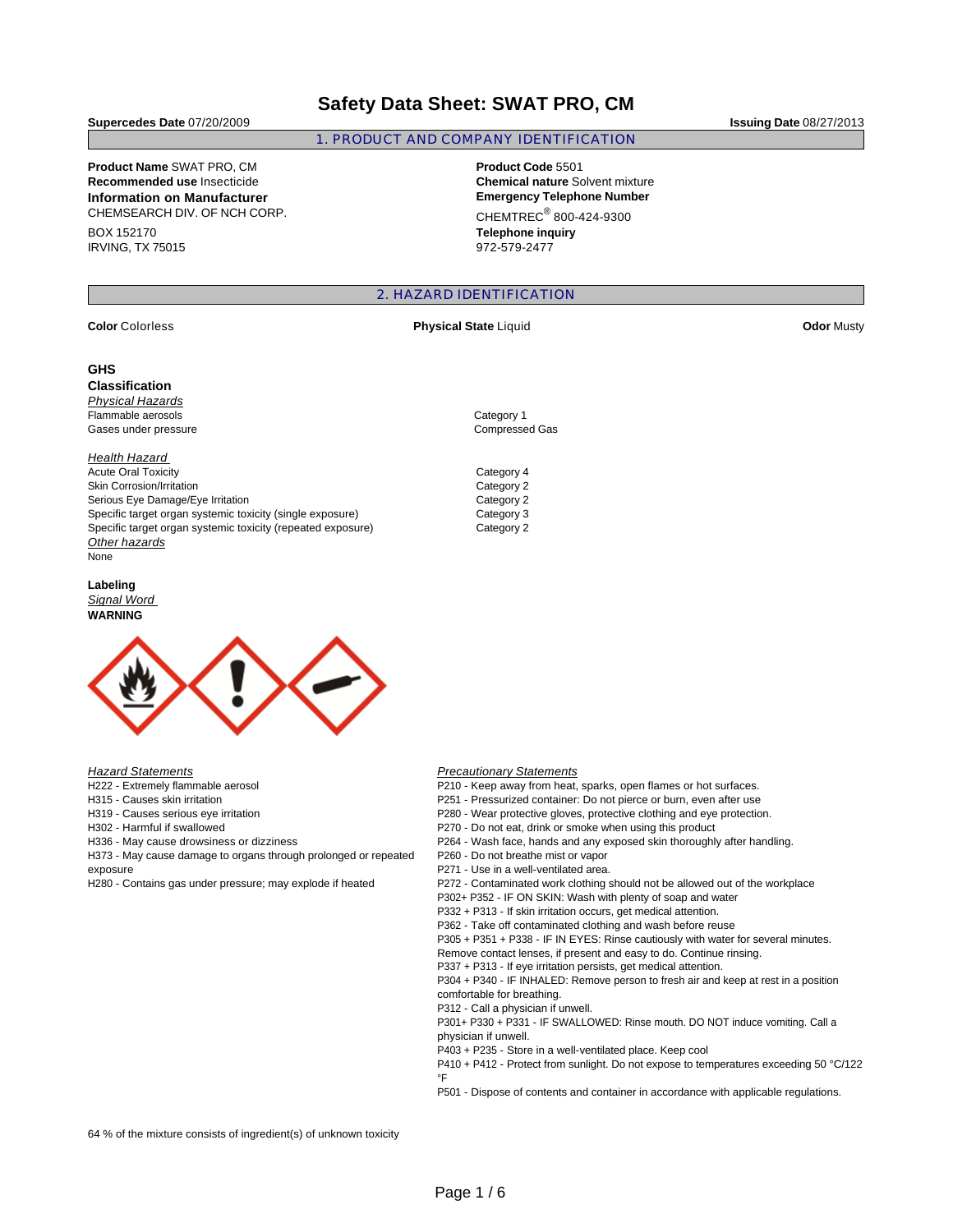| 3. COMPOSITION / INFORMATION ON INGREDIENTS |               |           |  |  |  |
|---------------------------------------------|---------------|-----------|--|--|--|
|                                             |               |           |  |  |  |
| <b>Component</b>                            | <b>CAS-No</b> | Weight %  |  |  |  |
| Isopropanol                                 | 67-63-0       | $30 - 60$ |  |  |  |
| Petroleum gases, liquified, sweetened       | 68476-86-8    | $15 - 40$ |  |  |  |
| N.N-Diethyl-m-toluamide                     | 134-62-3      | $10 - 30$ |  |  |  |
| Acetone                                     | 67-64-1       | $3 - 7$   |  |  |  |

n-Octyl bicycloheptenedicarboximide 113-48-4 3-7 Dipropyl isocinchomeronate 136-45-8 1-5

|                     | 4. FIRST AID MEASURES                                                                                                                                                                                                     |
|---------------------|---------------------------------------------------------------------------------------------------------------------------------------------------------------------------------------------------------------------------|
| General advice      | Avoid contact with eyes. Avoid breathing vapors or mists.                                                                                                                                                                 |
| <b>Eye Contact</b>  | Flush eye with water for 15 minutes. Remove contact lenses. Call a physician or poison control<br>center immediately.                                                                                                     |
| <b>Skin Contact</b> | Wash off with soap and plenty of water. Call a physician if symptoms occur.                                                                                                                                               |
| <b>Inhalation</b>   | If inhaled, remove to fresh air. Get medical attention if symptoms occur.                                                                                                                                                 |
| Ingestion           | If swallowed, call a poison control center or doctor immediately. Drink 1 or 2 glasses of water. Do<br>not induce vomiting without medical advice. Never give anything by mouth to an unconscious<br>person. Rinse mouth. |
| Notes to physician  | Treat symptomatically.                                                                                                                                                                                                    |

|                                                           | 5. FIRE-FIGHTING MEASURES                                    |                            |                                                                                |                                                                                                                                                                                                   |  |  |  |
|-----------------------------------------------------------|--------------------------------------------------------------|----------------------------|--------------------------------------------------------------------------------|---------------------------------------------------------------------------------------------------------------------------------------------------------------------------------------------------|--|--|--|
| <b>Flash Point</b><br><b>Suitable Extinguishing Media</b> | > 130 °F / > 54 °C<br>Flammability Limits in Air % Mixture.  |                            | <b>Method</b><br>Upper 6                                                       | Tag closed cup<br>Lower 1                                                                                                                                                                         |  |  |  |
|                                                           |                                                              |                            | Carbon dioxide (CO2). Dry chemical. Foam. Water spray. Alcohol-resistant foam. |                                                                                                                                                                                                   |  |  |  |
|                                                           | Specific hazards arising from the chemical                   |                            |                                                                                |                                                                                                                                                                                                   |  |  |  |
|                                                           |                                                              |                            |                                                                                | Solvent vapors are heavier than air and may spread along floors. Vapors may ignite and explode. Material can create slippery conditions. Flame                                                    |  |  |  |
|                                                           | extension: >30 inches / >76 cm and Burnback: 0 inch / 0 cm.  |                            |                                                                                |                                                                                                                                                                                                   |  |  |  |
|                                                           | <b>Protective Equipment and Precautions for Firefighters</b> |                            |                                                                                |                                                                                                                                                                                                   |  |  |  |
|                                                           |                                                              |                            |                                                                                | As in any fire, wear self-contained breathing apparatus pressure-demand, MSHA/NIOSH (approved or equivalent) and full protective gear.                                                            |  |  |  |
| Aerosol Level (NFPA 30B) -                                |                                                              | 3                          |                                                                                |                                                                                                                                                                                                   |  |  |  |
| <b>NFPA</b>                                               | Health 1                                                     |                            | <b>Flammability 3</b>                                                          | Instability 1                                                                                                                                                                                     |  |  |  |
| <b>HMIS</b>                                               | Health 1                                                     |                            | Flammability 3                                                                 | Instability 1                                                                                                                                                                                     |  |  |  |
|                                                           |                                                              |                            |                                                                                |                                                                                                                                                                                                   |  |  |  |
|                                                           |                                                              |                            | <b>6. ACCIDENTAL RELEASE MEASURES</b>                                          |                                                                                                                                                                                                   |  |  |  |
| <b>Personal Precautions</b>                               |                                                              |                            |                                                                                | Use personal protective equipment. Remove all sources of ignition. Ensure adequate ventilation.<br>Prevent further leakage or spillage if safe to do so. Material can create slippery conditions. |  |  |  |
| <b>Environmental Precautions</b>                          |                                                              |                            | Do not flush into surface water or sanitary sewer system.                      |                                                                                                                                                                                                   |  |  |  |
| <b>Methods for Containment</b>                            |                                                              |                            | regulations (see section 13).                                                  | Contain spillage, soak up with non-combustible absorbent material, (e.g. sand, earth,<br>diatomaceous earth, vermiculite) and transfer to a container for disposal according to local / national  |  |  |  |
| <b>Methods for Cleaning Up</b>                            |                                                              | containers.                |                                                                                | Use clean non-sparking tools to collect absorbed material. Pick up and transfer to properly labeled                                                                                               |  |  |  |
| <b>Neutralizing Agent</b>                                 |                                                              | Not applicable.            |                                                                                |                                                                                                                                                                                                   |  |  |  |
|                                                           |                                                              |                            |                                                                                |                                                                                                                                                                                                   |  |  |  |
|                                                           |                                                              |                            | 7. HANDLING AND STORAGE                                                        |                                                                                                                                                                                                   |  |  |  |
| Handling                                                  |                                                              | breathing vapors or mists. |                                                                                | Keep away from open flames, hot surfaces and sources of ignition. Avoid contact with eyes. Avoid                                                                                                  |  |  |  |
| <b>Storage</b>                                            |                                                              |                            |                                                                                | Keep away from open flames, hot surfaces and sources of ignition. Store in original container.                                                                                                    |  |  |  |
| <b>Storage Temperature</b>                                |                                                              | <b>Minimum</b>             | 35 °F / 2 °C                                                                   | 120 °F / 49 °C<br><b>Maximum</b>                                                                                                                                                                  |  |  |  |
| <b>Storage Conditions</b>                                 |                                                              | <b>Indoor</b>              | X<br>Outdoor                                                                   | Refrigerated<br>Heated                                                                                                                                                                            |  |  |  |

## 8. EXPOSURE CONTROLS / PERSONAL PROTECTION

**Exposure Guidelines** 

| Component   | <b>ACGIH TLV</b> | <b>OSHA PEL</b>            | <b>NIOSH</b>               |
|-------------|------------------|----------------------------|----------------------------|
| Isopropanol | TWA: 200 ppm     | TWA: 400 ppm               | IDLH: 2000 ppm             |
|             | STEL: 400 ppm    | TWA: 980 mg/m <sup>3</sup> | STEL 500 ppm               |
|             |                  |                            | STEL 1225 mg/m $3$         |
|             |                  |                            | TWA: 400 ppm               |
|             |                  |                            | TWA: 980 mg/m <sup>3</sup> |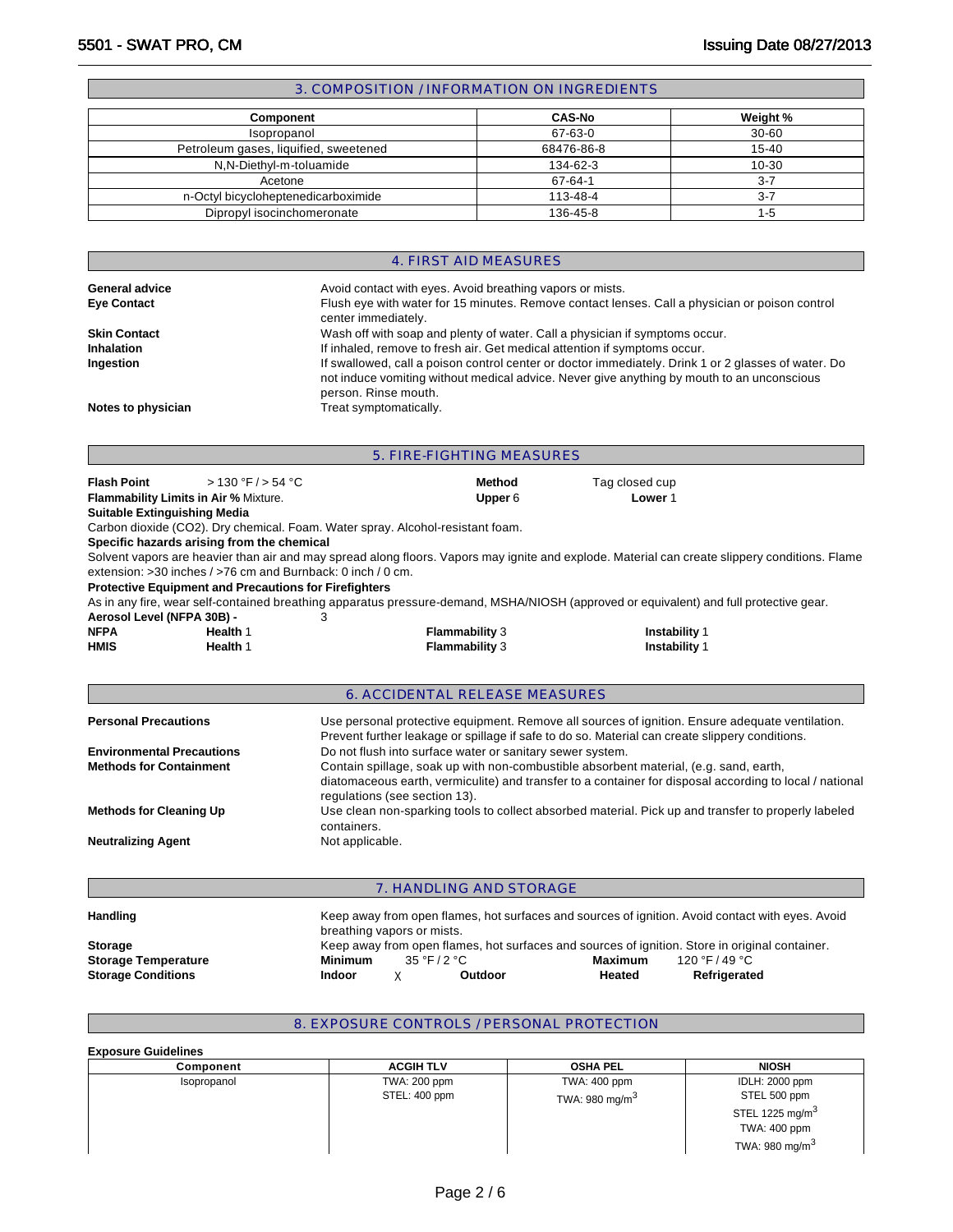| Petroleum gases, liquified, sweetened | No data available | No data available           | No data available |
|---------------------------------------|-------------------|-----------------------------|-------------------|
| N,N-Diethyl-m-toluamide               | No data available | No data available           | No data available |
| Acetone                               | TWA: 500 ppm      | TWA: 1000 ppm               | IDLH: 2500 ppm    |
|                                       | STEL: 750 ppm     | TWA: 2400 mg/m <sup>3</sup> | TWA: 250 ppm      |
|                                       |                   |                             | TWA: 590 mg/m $3$ |
| n-Octyl bicycloheptenedicarboximide   | No data available | No data available           | No data available |
| Dipropyl isocinchomeronate            | No data available | No data available           | No data available |

| <b>Engineering Measures</b><br><b>Personal Protective Equipment</b> | Ensure adequate ventilation, especially in confined areas.                                    |
|---------------------------------------------------------------------|-----------------------------------------------------------------------------------------------|
| <b>Eye/Face Protection</b>                                          | If splashes are likely to occur, wear. Safety glasses with side-shields.                      |
| <b>Skin Protection</b>                                              | Not required under normal use                                                                 |
| <b>Respiratory Protection</b>                                       | In case of inadequate ventilation wear respiratory protection. When workers are facing        |
|                                                                     | concentrations above the exposure limit they must use appropriate certified respirators.      |
| <b>General Hygiene Considerations</b>                               | Ensure that eyewash stations and safety showers are close to the workstation location. Remove |

and wash contaminated clothing before re-use.

## 9. PHYSICAL AND CHEMICAL PROPERTIES

| <b>Physical State</b>               | Liauid                    | <b>Viscosity</b>                 | Non viscous       |
|-------------------------------------|---------------------------|----------------------------------|-------------------|
| Color                               | Colorless                 | Odor                             | Mustv             |
| <b>Odor Threshold</b>               | Not applicable            | Appearance                       | Transparent       |
| рH                                  | Not applicable            | <b>Specific Gravity</b>          | 0.87              |
| <b>Evaporation Rate</b>             | >3 (Butyl acetate=1)      | <b>Percent Volatile (Volume)</b> | 70                |
| VOC Content (%)                     | 64.6                      | <b>VOC Content (g/L)</b>         | 562               |
| <b>Vapor Pressure</b>               | >1 mmHg @ 77°F            | <b>Vapor Density</b>             | $>2$ (Air = 1.0)  |
| <b>Solubility</b>                   | Partly soluble            | n-Octanol/Water Partition        | No data available |
| <b>Melting Point/Range</b>          | No data available         | <b>Decomposition Temperature</b> | No data available |
| <b>Boiling Point/Range</b>          | 206 °F / 97 °C            | Flammability (solid, gas)        | No data available |
| <b>Flash Point</b>                  | > 130 °F / > 54 °C        | <b>Method</b>                    | Tag closed cup    |
| <b>Autoignition Temperature</b>     | No information available. |                                  |                   |
| <b>Flammability Limits in Air %</b> | Mixture.                  | Upper 6 Lower 1                  |                   |

10. STABILITY AND REACTIVITY

Hazardous Decomposition Products **Carbon oxides** Carbon oxides **Possibility of Hazardous Reactions None under normal processing** 

# **Chemical Stability Chemical Stability** Stable. Hazardous polymerization does not occur.<br> **Conditions to Avoid** Conditions **Exercise Stability** Conditions to Avoid Keep away from open flames, hot surfaces, and sources of ignition **Incompatible Products Strong oxidizing agents, Strong acids, Strong bases.**

## 11. TOXICOLOGICAL INFORMATION

#### **Product Information**

| The following values are calculated based on chapter 3.1 of the GHS document (Rev. 3, 2009): |           |                                                                                   |                                                                                         |             |                                                                                                       |  |  |  |
|----------------------------------------------------------------------------------------------|-----------|-----------------------------------------------------------------------------------|-----------------------------------------------------------------------------------------|-------------|-------------------------------------------------------------------------------------------------------|--|--|--|
| Oral LD50                                                                                    |           | No information available                                                          |                                                                                         |             |                                                                                                       |  |  |  |
| <b>Dermal LD50</b>                                                                           |           | No information available                                                          |                                                                                         |             |                                                                                                       |  |  |  |
| <b>Inhalation LC50</b>                                                                       |           |                                                                                   |                                                                                         |             |                                                                                                       |  |  |  |
| Gas                                                                                          |           | No information available                                                          |                                                                                         |             |                                                                                                       |  |  |  |
| Mist                                                                                         |           | No information available                                                          |                                                                                         |             |                                                                                                       |  |  |  |
| Vapor                                                                                        |           | No information available                                                          |                                                                                         |             |                                                                                                       |  |  |  |
| <b>Principle Route of Exposure</b>                                                           |           | Skin contact, Eye contact, Inhalation.                                            |                                                                                         |             |                                                                                                       |  |  |  |
| <b>Primary Routes of Entry</b>                                                               |           | Inhalation, Skin Absorption.                                                      |                                                                                         |             |                                                                                                       |  |  |  |
| <b>Acute Effects</b>                                                                         |           |                                                                                   |                                                                                         |             |                                                                                                       |  |  |  |
| <b>Eyes</b>                                                                                  |           | Causes eye irritation.                                                            |                                                                                         |             |                                                                                                       |  |  |  |
| <b>Skin</b>                                                                                  |           | May cause skin irritation.                                                        |                                                                                         |             |                                                                                                       |  |  |  |
| <b>Inhalation</b>                                                                            |           |                                                                                   | Inhalation may cause central nervous system effects. May cause central nervous system   |             |                                                                                                       |  |  |  |
|                                                                                              |           |                                                                                   | depression. Symptoms and signs include headache, dizziness, fatigue, muscular weakness, |             |                                                                                                       |  |  |  |
|                                                                                              |           |                                                                                   | drowsiness and in extreme cases, loss of consciousness.                                 |             |                                                                                                       |  |  |  |
| Ingestion                                                                                    |           |                                                                                   |                                                                                         |             | Harmful if swallowed. Ingestion may cause gastrointestinal irritation, nausea, vomiting and diarrhea. |  |  |  |
| <b>Chronic Toxicity</b>                                                                      |           | Liver and kidney injuries may occur.                                              |                                                                                         |             |                                                                                                       |  |  |  |
| <b>Target Organ Effects</b>                                                                  |           | Respiratory system, Central nervous system, Eyes, Liver, Kidney.                  |                                                                                         |             |                                                                                                       |  |  |  |
| <b>Aggravated Medical Conditions</b>                                                         |           | Respiratory disorders, Liver disorders, Kidney disorders, Neurological disorders. |                                                                                         |             |                                                                                                       |  |  |  |
| Component Information                                                                        |           |                                                                                   |                                                                                         |             |                                                                                                       |  |  |  |
| <b>Acute Toxicity</b>                                                                        |           |                                                                                   |                                                                                         |             |                                                                                                       |  |  |  |
| $R$ amnanant                                                                                 | LDEA Oral | I DEA Darmal                                                                      | <b>I</b> CEO Inholation                                                                 | Droize Toot | R <sub>thor</sub>                                                                                     |  |  |  |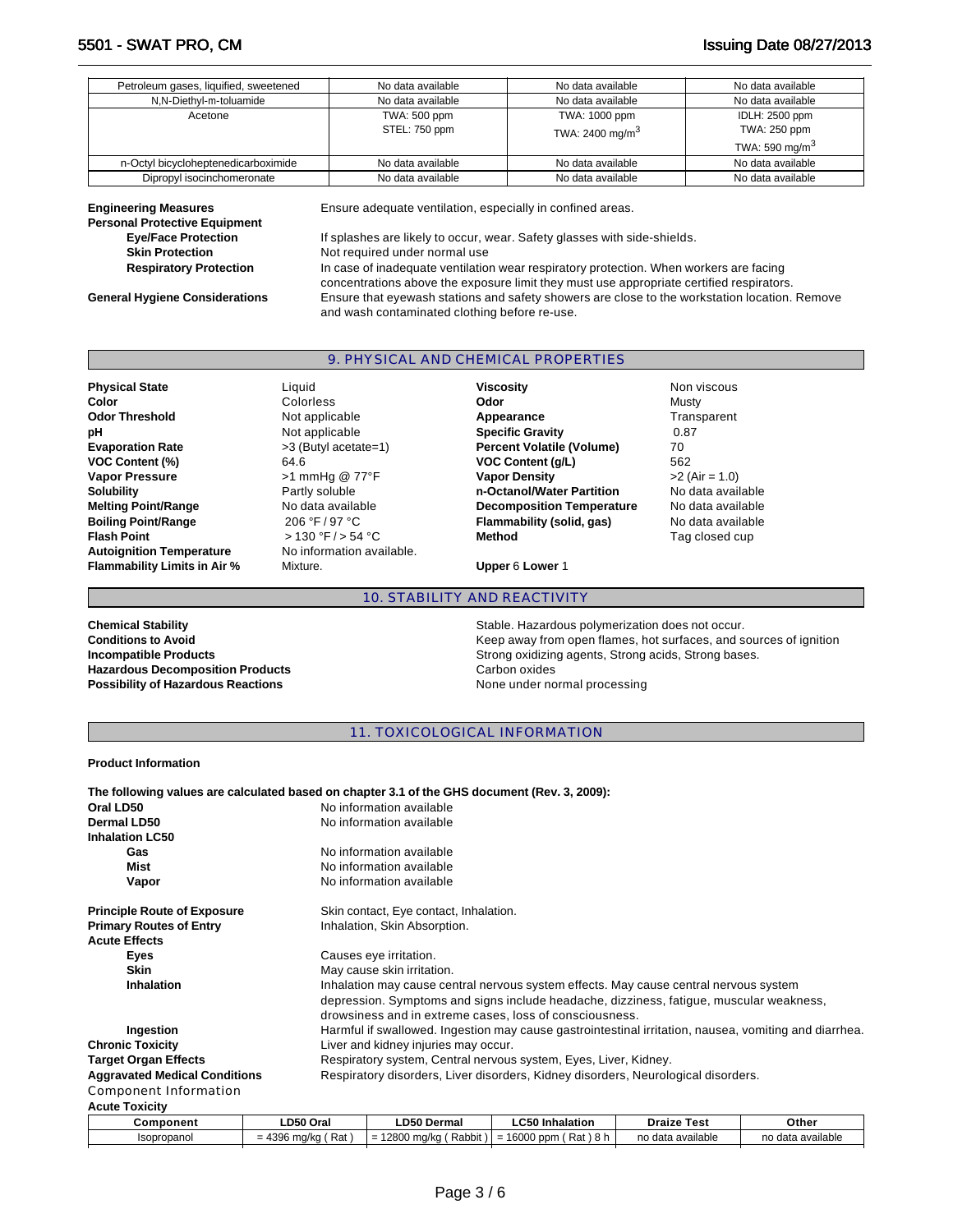## 5501 - SWAT PRO, CM **Issuing Date 08/27/2013**

| Petroleum gases, liquified,<br>sweetened | no data available | no data available | no data available                     | no data available | no data available |
|------------------------------------------|-------------------|-------------------|---------------------------------------|-------------------|-------------------|
| N,N-Diethyl-m-toluamide                  | no data available | no data available | no data available                     | no data available | no data available |
| Acetone                                  | no data available | no data available | $= 50100$ mg/m <sup>3</sup> (Rat) 8 h | no data available | no data available |
| n-Octvl                                  | no data available | no data available | no data available                     | no data available | no data available |
| bicycloheptenedicarboximide              |                   |                   |                                       |                   |                   |
| Dipropyl isocinchomeronate               | no data available | no data available | no data available                     | no data available | no data available |

### **Chronic Toxicity**

| Component                   | <b>Mutagenicity</b> | <b>Sensitization</b> | Developmental Toxicity Reproductive Toxicity |                   | <b>Target Organ Effects</b> |
|-----------------------------|---------------------|----------------------|----------------------------------------------|-------------------|-----------------------------|
| Isopropanol                 | no data available   | no data available    | no data available                            | no data available | eyes, respiratory           |
|                             |                     |                      |                                              |                   | system, skin, liver,        |
|                             |                     |                      |                                              |                   | kidney, CNS                 |
| Petroleum gases, liquified, | no data available   | no data available    | no data available                            | no data available | no data available           |
| sweetened                   |                     |                      |                                              |                   |                             |
| N,N-Diethyl-m-toluamide     | no data available   | no data available    | no data available                            | no data available | CNS. liver                  |
| Acetone                     | no data available   | no data available    | no data available                            | no data available | eyes, CNS, respiratory      |
|                             |                     |                      |                                              |                   | system, skin                |
| n-Octyl                     | no data available   | no data available    | no data available                            | no data available | liver, kidneys              |
| bicycloheptenedicarboximide |                     |                      |                                              |                   |                             |
| Dipropyl isocinchomeronate  | no data available   | no data available    | no data available                            | no data available | no data available           |

#### **Carcinogenicity**

| Component                   | <b>ACGIH</b>   | <b>IARC</b>    | <b>NTP</b>     | <b>OSHA</b>    | Other          |
|-----------------------------|----------------|----------------|----------------|----------------|----------------|
| Isopropanol                 | not applicable | not applicable | not applicable | not applicable | not applicable |
| Petroleum gases, liquified, | not applicable | not applicable | not applicable | not applicable | not applicable |
| sweetened                   |                |                |                |                |                |
| N,N-Diethyl-m-toluamide     | not applicable | not applicable | not applicable | not applicable | not applicable |
| Acetone                     | not applicable | not applicable | not applicable | not applicable | not applicable |
| n-Octvl                     | not applicable | not applicable | not applicable | not applicable | not applicable |
| bicycloheptenedicarboximide |                |                |                |                |                |
| Dipropyl isocinchomeronate  | not applicable | not applicable | not applicable | not applicable | not applicable |

## 12. ECOLOGICAL INFORMATION

### Product Information No information available.

Component Information

| Component                                | <b>Toxicity to Algae</b>                                                                                       | <b>Toxicity to Fish</b>                                                                                                                                                           | <b>Microtox</b>               | <b>Water Flea</b>                                               | log Pow    |
|------------------------------------------|----------------------------------------------------------------------------------------------------------------|-----------------------------------------------------------------------------------------------------------------------------------------------------------------------------------|-------------------------------|-----------------------------------------------------------------|------------|
| Isopropanol                              | $EC50 > 1000$ mg/L<br>Desmodesmus<br>subspicatus 96 h<br>$EC50 > 1000$ mg/L<br>Desmodesmus<br>subspicatus 72 h | $LC50 = 9640$ mg/L Pimephales<br>$EC50 = 35390$ mg/L 5 min<br>promelas 96 h<br>$LC50 = 11130$ mg/L Pimephales<br>promelas 96 h<br>LC50 > 1400000 µg/L Lepomis<br>macrochirus 96 h |                               | EC50= 13299 mg/L 48 h                                           | 0.05       |
| Petroleum gases, liquified,<br>sweetened | no data available                                                                                              | no data available                                                                                                                                                                 | no data available             | no data available                                               | $\leq 2.8$ |
| N,N-Diethyl-m-toluamide                  | no data available                                                                                              | LC50 106 - 114 mg/L Pimephales<br>promelas 96 h<br>$LC50 = 71.25$ mg/L Oncorhynchus<br>mykiss 96 h                                                                                | $EC50 = 67.9$ mg/L 5 min      | no data available                                               | N/A        |
| Acetone                                  | no data available                                                                                              | LC50 4.74 - 6.33 mL/L<br>Oncorhynchus mykiss 96 h<br>LC50 6210 - 8120 mg/L Pimephales<br>promelas 96 h<br>$LC50 = 8300$ mg/L Lepomis<br>macrochirus 96 h                          | $EC50 = 14500$ mg/L 15<br>min | EC50 10294 - 17704<br>mg/L 48 h EC50 12600 -<br>12700 mg/L 48 h | $-0.24$    |
| n-Octyl<br>bicycloheptenedicarboximide   | no data available                                                                                              | no data available                                                                                                                                                                 | no data available             | no data available                                               | N/A        |
| Dipropyl isocinchomeronate               | no data available                                                                                              | no data available                                                                                                                                                                 | no data available             | no data available                                               | N/A        |

**Persistence and Degradability No information available. Bioaccumulation No information available. Mobility Mobility No information available.** 

## 13. DISPOSAL CONSIDERATIONS

**Product Disposal <b>Product Disposal Dispose of in accordance with local regulations.**<br> **Contents under pressure.** Do not puncture. Emp Contents under pressure. Do not puncture. Empty remaining contents. Empty containers should be taken for local recycling, recovery, or waste disposal.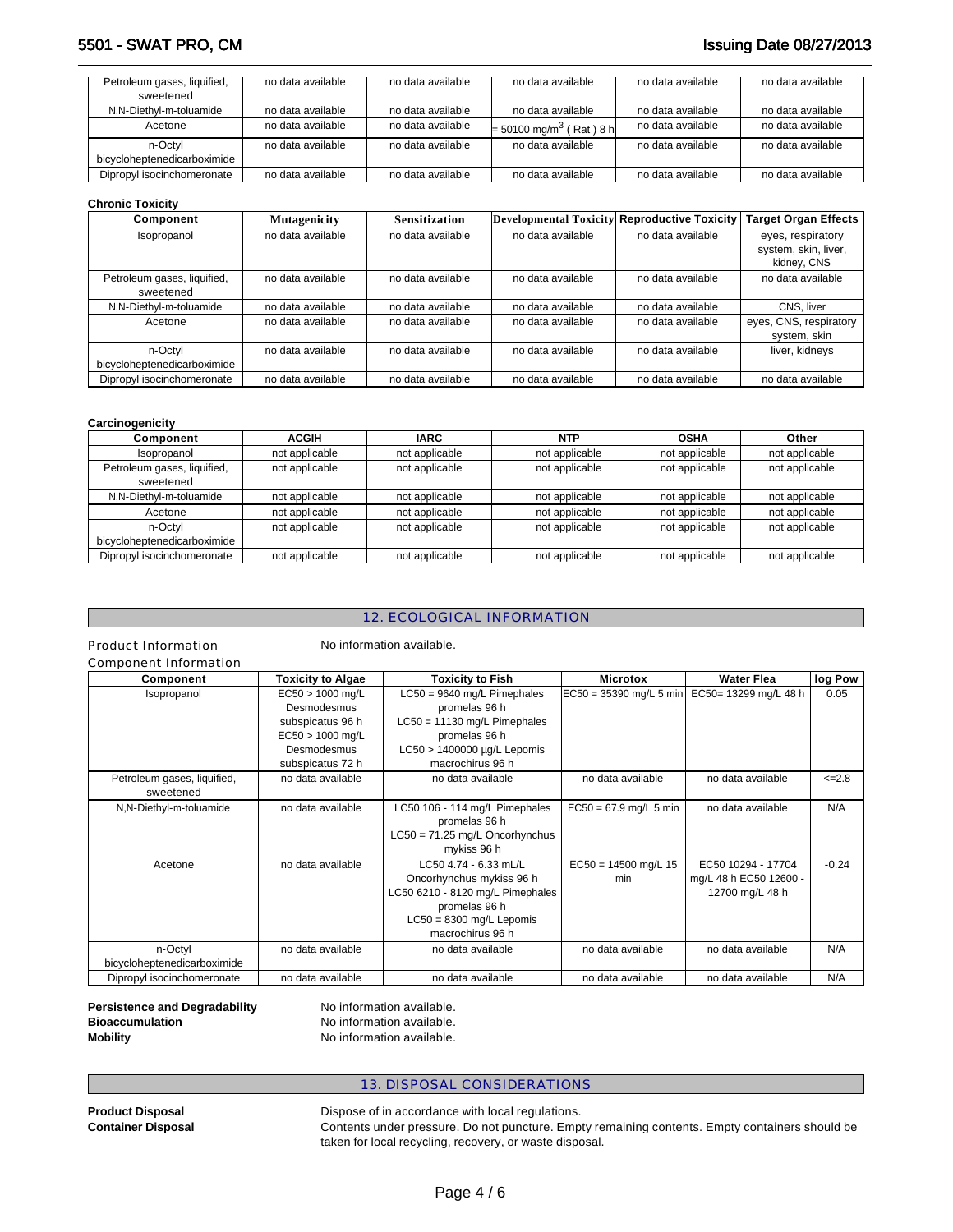|                 | 14. TRANSPORT INFORMATION   |                                  |  |  |  |  |
|-----------------|-----------------------------|----------------------------------|--|--|--|--|
| <b>DOT</b>      |                             |                                  |  |  |  |  |
|                 | <b>Proper Shipping Name</b> | Aerosols                         |  |  |  |  |
|                 | <b>Hazard Class</b>         | 2.1                              |  |  |  |  |
|                 | UN-No                       | UN1950                           |  |  |  |  |
|                 | <b>Description</b>          | UN1950, Aerosols, 2.1            |  |  |  |  |
|                 |                             |                                  |  |  |  |  |
| <b>TDG</b>      |                             |                                  |  |  |  |  |
|                 | <b>Hazard Class</b>         | 2.1                              |  |  |  |  |
|                 | UN-No                       | <b>UN1950</b>                    |  |  |  |  |
|                 |                             |                                  |  |  |  |  |
| <b>ICAO</b>     |                             |                                  |  |  |  |  |
|                 | UN-No                       | UN1950                           |  |  |  |  |
|                 | <b>Proper Shipping Name</b> | Aerosols                         |  |  |  |  |
|                 | <b>Hazard Class</b>         | 2.1                              |  |  |  |  |
|                 | <b>Shipping Description</b> | UN1950, Aerosols                 |  |  |  |  |
|                 |                             |                                  |  |  |  |  |
| <b>IATA</b>     |                             |                                  |  |  |  |  |
|                 | UN-No                       | UN1950                           |  |  |  |  |
|                 | <b>Proper Shipping Name</b> | Aerosols, flammable              |  |  |  |  |
|                 | <b>Hazard Class</b>         | 2.1                              |  |  |  |  |
|                 | <b>ERG Code</b>             | 10L                              |  |  |  |  |
|                 | <b>Shipping Description</b> | UN1950, Aerosols, flammable, 2.1 |  |  |  |  |
| <b>IMDG/IMO</b> |                             |                                  |  |  |  |  |
|                 | <b>Proper Shipping Name</b> | Aerosols                         |  |  |  |  |
|                 | <b>Hazard Class</b>         | 2                                |  |  |  |  |
|                 | UN-No                       | <b>UN1950</b>                    |  |  |  |  |
|                 | EmS <sub>No.</sub>          | $F-D, S-U$                       |  |  |  |  |
|                 | <b>Shipping Description</b> | UN1950, Aerosols,2               |  |  |  |  |
|                 |                             |                                  |  |  |  |  |

15. REGULATORY INFORMATION

| <b>Inventories</b>              |          |
|---------------------------------|----------|
| <b>TSCA</b>                     | Complies |
| <b>DSL</b>                      | Complies |
| <b>U.S. Federal Regulations</b> |          |
| <b>SARA 313</b>                 |          |

Section 313 of Title III of the Superfund Amendments and Reauthorization Act of 1986 (SARA). This product contains a chemical or chemicals which are subject to the reporting requirements of the Act and Title 40 of the Code of Federal Regulations, Part 372

| Component                  | <b>CAS-No</b> | Weight %  | <b>SARA 313 - Threshold</b><br><b>Values</b> |
|----------------------------|---------------|-----------|----------------------------------------------|
| Isopropanol                | 67-63-0       | $30 - 60$ | ι.υ                                          |
| Dipropyl isocinchomeronate | 136-45-8      | ÷         | . . U                                        |

#### **SARA 311/312 Hazardous Categorization**

| <b>Acute Health Hazard</b> | <b>Chronic Health Hazard</b>          | <b>Fire Hazard</b>              | Sudden Release of<br><b>Pressure Hazard</b> |                       | <b>Reactive Hazard</b> |  |  |  |  |
|----------------------------|---------------------------------------|---------------------------------|---------------------------------------------|-----------------------|------------------------|--|--|--|--|
| Yes                        | Yes                                   | Yes                             | Yes                                         |                       | No.                    |  |  |  |  |
| <b>CERCLA</b>              |                                       |                                 |                                             |                       |                        |  |  |  |  |
| <b>Component</b>           |                                       | <b>Hazardous Substances RQs</b> |                                             | <b>CERCLA EHS RQs</b> |                        |  |  |  |  |
|                            | Isopropanol                           | Not applicable                  |                                             | Not applicable        |                        |  |  |  |  |
|                            | Petroleum gases, liquified, sweetened | Not applicable                  |                                             | Not applicable        |                        |  |  |  |  |
|                            | N,N-Diethyl-m-toluamide               | Not applicable                  |                                             | Not applicable        |                        |  |  |  |  |
|                            | Acetone                               | 5000 lb                         |                                             | Not applicable        |                        |  |  |  |  |
|                            | n-Octyl bicycloheptenedicarboximide   | Not applicable                  |                                             | Not applicable        |                        |  |  |  |  |
|                            | Dipropyl isocinchomeronate            | Not applicable                  |                                             | Not applicable        |                        |  |  |  |  |

## 16. OTHER INFORMATION

**Prepared By** Rachael Mohochi **Supercedes Date Issuing Date 1888**<br> **Reason for Revision 1888**<br>
No informat **Glossary No information available.** 

**Reason for Revision** No information available.